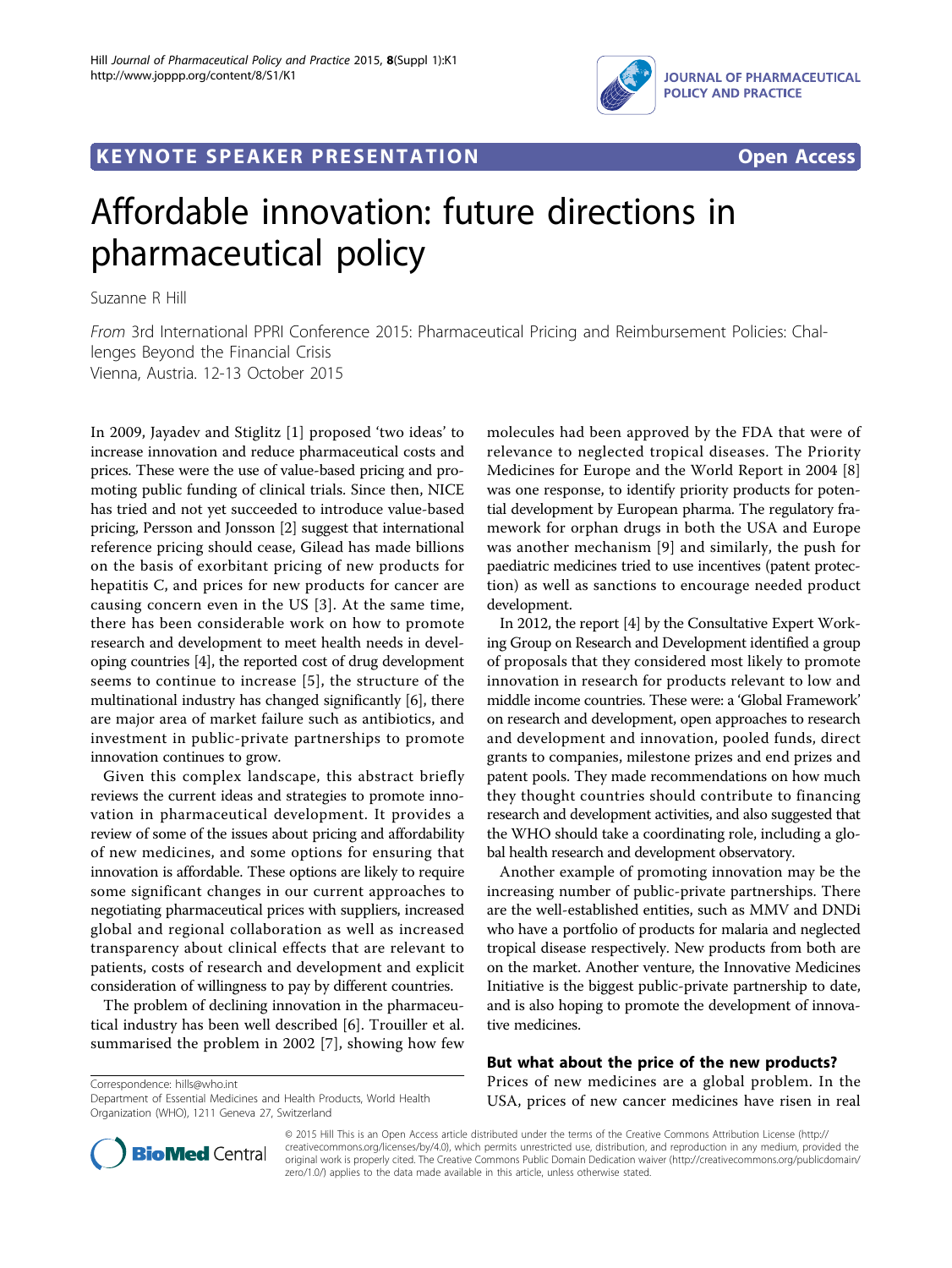<span id="page-1-0"></span>terms by 10% per year since 2005 [10], such that the entry price of recent new molecules – for example, ipilimumab for melanoma – is now estimated to be USD120,000/ patient/course of treatment – approximately twice the average annual income. Some perverse incentives in the US legislation maybe contributing to the high prices, but mostly they appear to be due to 'what the market will pay'. So the medicines for hepatitis C, sofosbuvir and the combination with ledipasvir, marketed by Gilead, have public prices of USD1,000 per pill in high income countries. We have estimated that, at this price, the cost of treating even a small proportion of the total Hep C infected patient population is unaffordable for most high income countries. Even medicines for orphan disease, where arguably higher prices might be justified on the basis of small market volumes are setting new price records, despite public funding of a significant proportion of the development costs in some cases for example, ivacaftor for cystic fibrosis [11].

In most high income countries, a number of policies are used to manage prices of medicines and expenditure. The choice of policy has to be set in the context of the balance between health and industrial imperatives, but usually includes some, or all, of: price-setting techniques (reference pricing, profit ceilings, cost-plus pricing and value-based pricing), control of supply chain prices and mark-ups from ex-manufacturer to dispensing, managing purchasing (through lists, tenders, price volume agreements and pooling procurement) and price signals, through co-payments, or premiums to promote generic completion and prescribing.

In low and middle income countries, although medicine prices are often reported to be high, there is less control of the supply chain and use of price setting techniques. As a result, especially in countries without comprehensive coverage or insurance, out of pocket payments can be catastrophic for individuals. While direct evidence of the effect of pricing policies in LMIC is limited [12], it would seem reasonable to assume that controlling prices and mark-ups would have the same effect on price as it does in high income countries. How to take control of a market is a much more difficult question.

Newer approaches to managing prices are also developing. A number of high income countries are using policies such as 'risk sharing', 'managed entry', 'pay for performance' and 'coverage with evidence development' [13,[14](#page-2-0)]. The impact on access and prices these types of schemes will have is not clear, but there are certainly questions to consider: for example, if measurement of patient outcomes is required for payment, does that require a separate registry for each disease? And if so, how are the data managed and analysed? Who decides what will be measured? Who protects patient privacy and how?

Similarly, the use of confidential rebates and discounts appears to be increasing [2] such that the public prices listed are almost meaningless. If prices are negotiated behind closed doors, what principles are used to ensure an appropriate or fair price and how should it be done? Cost-effectiveness thresholds are one approach but can have a distorting effect if budget impact and affordability are not explicitly considered.

But the public anger over what is perceived as corporate greed [\[15](#page-2-0)] is likely to push for at least one change, which is much more transparency about the basis for pricing. GSK has provided one recent example of transparent costplus pricing, for their new malaria vaccine. Luzzatto et al. [9] suggest the same principle should apply to prices for medicines for orphan diseases. Differential pricing has been tried by Gilead for its products for hepatitis C, but without consideration of budget impact, which has been proposed as an alternative [\[16\]](#page-2-0) or countries' willingness to pay. So to be able to afford innovation, we need to change our approach and bring all of these strategies together: we need to consider international price negotiation, with fair profit margins and transparent understanding of all production costs, as well as quality use of medicines. Stiglitz may be right about value-based pricing as a solution – but the challenge is how to get there.

#### Published: 5 October 2015

#### References

- 1. Jayadev A, Stiglitz J: [Two Ideas To Increase Innovation And Reduce](http://www.ncbi.nlm.nih.gov/pubmed/19088104?dopt=Abstract) [Pharmaceutical Costs And Prices.](http://www.ncbi.nlm.nih.gov/pubmed/19088104?dopt=Abstract) Health Aff (Millwood) 2009, 28(1): w165-w168.
- 2. Persson U, Jonsson B: The end of the international price reference system? Appl Health Econ Health Policy 2015.
- 3. Kantarjian H, Rajkumar SV: [Why are cancer drugs so expensive in the](http://www.ncbi.nlm.nih.gov/pubmed/25792242?dopt=Abstract) [United States, and what are the solutions?](http://www.ncbi.nlm.nih.gov/pubmed/25792242?dopt=Abstract) Mayo Clin Proc 2015, 90(4):500-504.
- 4. Research and development to meet health needs in developing countries: strengthening global financing and coordination. World Health Organization Geneva; 2012.
- 5. Avorn J: The \$2.6 billion pill [methodologic and policy considerations.](http://www.ncbi.nlm.nih.gov/pubmed/25970049?dopt=Abstract) N Engl J Med 2015, 372(20):1877-1879.
- 6. Comanora WS, Scherer FM: [Mergers and innovation in the](http://www.ncbi.nlm.nih.gov/pubmed/23220457?dopt=Abstract) [pharmaceutical industry.](http://www.ncbi.nlm.nih.gov/pubmed/23220457?dopt=Abstract) J Health Econ 2013, 32(1):106-113.
- 7. Trouiller P, Olliaro P, Torreele E, Orbinski J, Laing R, Ford N: [Drug](http://www.ncbi.nlm.nih.gov/pubmed/12090998?dopt=Abstract) [development for neglected diseases: a deficient market and a public](http://www.ncbi.nlm.nih.gov/pubmed/12090998?dopt=Abstract)[health policy failure.](http://www.ncbi.nlm.nih.gov/pubmed/12090998?dopt=Abstract) Lancet 2002, 359:2188-94.
- 8. Kaplan W, Laing R: Priority medicines for Europe and the world. World Health Organization Geneva; 2004.
- 9. Luzzatto L, Hollak CEM, Cox TM, Schieppati A, Licht C, Kaarianinen H, et al: [Rare diseases and effective treatments: are we delivering?](http://www.ncbi.nlm.nih.gov/pubmed/25752159?dopt=Abstract) Lancet 2015, 385(9970):750-752.
- 10. Howard DH, Bach PB, Berndt ER, Conti RM: Pricing in the market for anticancer drugs. J Econ Persp 2015, 29(1):139-162
- 11. O'Sullivan BP, Orenstein DM, Milla CE: [Pricing for orphan drugs: will the](http://www.ncbi.nlm.nih.gov/pubmed/24084916?dopt=Abstract) [market bear what society cannot?](http://www.ncbi.nlm.nih.gov/pubmed/24084916?dopt=Abstract) JAMA 2013, 310(13):1343-1344.
- 12. Gray AL, Suleman F: The relevance of systematic reviews on pharmaceutical policy to low and middle income countries. Int J Clin Pharm 2015.
- 13. Vitry A, Roughead E: [Managed entry agreements for pharmaceuticals in](http://www.ncbi.nlm.nih.gov/pubmed/24957419?dopt=Abstract) [Australia.](http://www.ncbi.nlm.nih.gov/pubmed/24957419?dopt=Abstract) Health Policy 2014, 117:345-52.